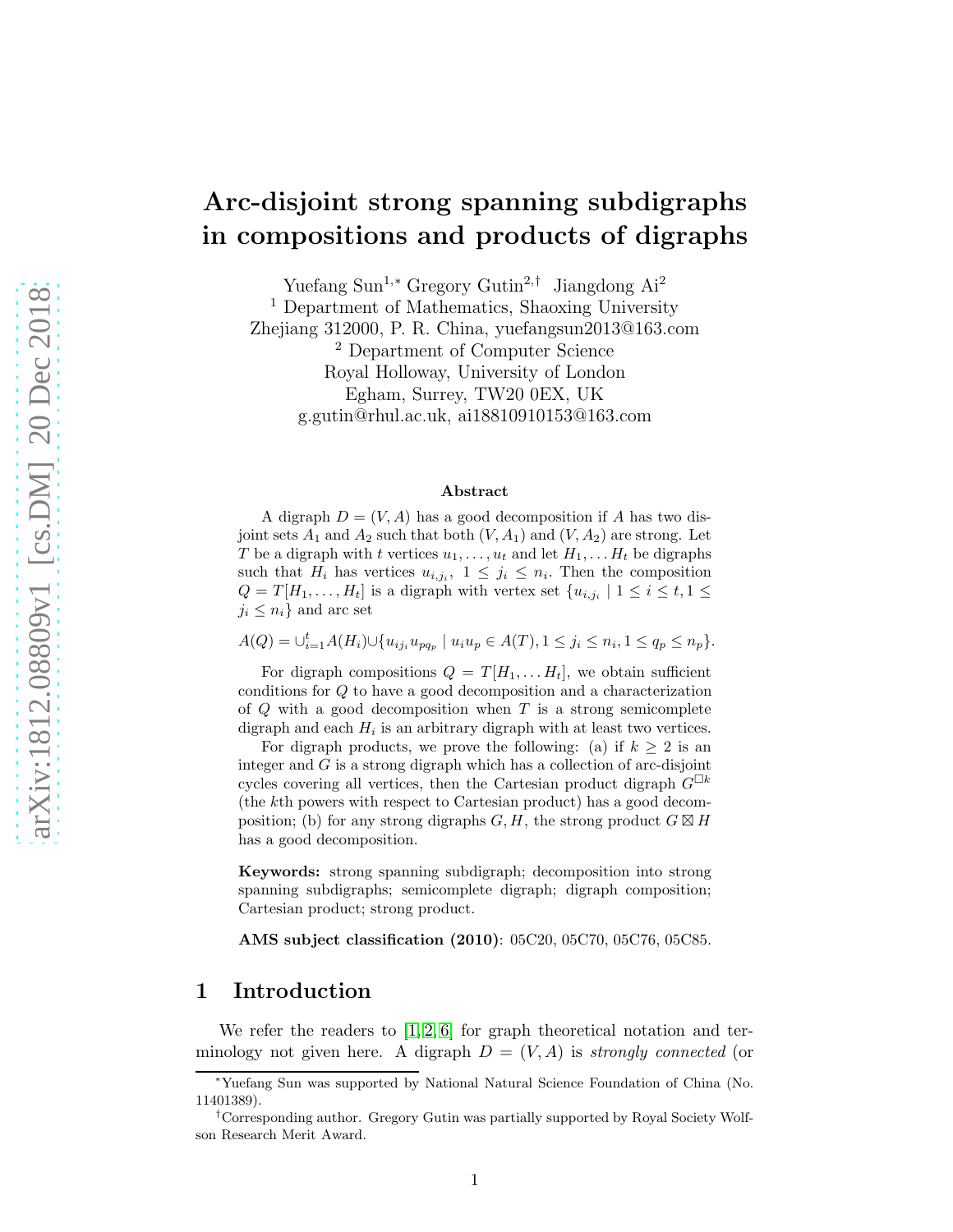*strong*) if there exists a path from x to y and a path from y to x in  $D$  for every pair of distinct vertices x, y of D. A digraph D is k*-arc-strong* if D−X is strong for every subset  $X \subseteq A$  of size at most  $k - 1$ .

An *out-branching*  $B_s^+$  (respectively, *in-branching*  $B_s^-$ ) in a digraph  $D =$  $(V, A)$  is a connected spanning subdigraph of D in which each vertex  $x \neq s$ has precisely one arc entering (leaving) it and s has no arcs entering (leaving) it. The vertex s is the root of  $B_s^+$  (respectively,  $B_s^-$ ). Edmonds [\[9\]](#page-13-0) characterized digraphs with have  $k$  arc-disjoint out-branchings rooted at a specified vertex s. Furthermore, there exists a polynomial algorithm for finding  $k$  arcdisjoint out-branchings from a given root s if they exist (see p. 346 of [\[1\]](#page-12-0)). However, if we ask for the existence of a pair of arc-disjoint branchings  $B_s^+$ ,  $B_s^-$  such that the first is an out-branching rooted at s and the latter is an in-branching rooted at s, then the problem becomes NP-complete (see Section 9.6 of [\[1\]](#page-12-0)). In connection with this problem, Thomassen [\[12\]](#page-13-1) posed the following conjecture: There exists an integer  $N$  so that every  $N$ -arc-strong digraph D contains a pair of arc-disjoint in- and out-branchings.

Bang-Jensen and Yeo generalized the above conjecture as follows.<sup>[1](#page-1-0)</sup> A digraph  $D = (V, A)$  has a *good decomposition* if A has two disjoint sets  $A_1$ and  $A_2$  such that both  $(V, A_1)$  and  $(V, A_2)$  are strong [\[4\]](#page-12-3).

<span id="page-1-3"></span>Conjecture 1.1 *[\[5\]](#page-12-4) There exists an integer* N *so that every* N*-arc-strong digraph* D *contains a pair of arc-disjoint strong spanning subdigraphs.*

For a general digraph  $D$ , it is a hard problem to decide whether  $D$  has a decomposition into two strong spanning subdigraphs.

Theorem 1.1 *[\[5\]](#page-12-4) It is NP-complete to decide whether a digraph contains a pair of arc-disjoint strong spanning subdigraphs.*

<span id="page-1-1"></span>Clearly, every digraph with a good decomposition is 2-arc-strong. Bang-Jensen and Yeo characterized the semicomplete digraphs with a good decomposition.

Theorem 1.2 *[\[5\]](#page-12-4) A 2-arc-strong semicomplete digraph* D *has a pair of arc-disjoint strong spanning subdigraphs if and only if* D *is not isomorphic to* S4*, where* S<sup>4</sup> *is obtained from the complete digraph with four vertices by deleting a cycle of length four. Furthermore, a good decomposition of* D *can be obtained in polynomial time when it exists.*

<span id="page-1-2"></span>The following result extends Theorem [1.2](#page-1-1) to locally semicomplete digraphs.

Theorem 1.3 *[\[4\]](#page-12-3) A 2-arc-strong locally semicomplete digraph* D *has a pair of arc-disjoint strong spanning subdigraphs if and only if* D *is not the second power of an even cycle.*

<span id="page-1-0"></span><sup>&</sup>lt;sup>1</sup>Every strong digraph has an out- and in-branching.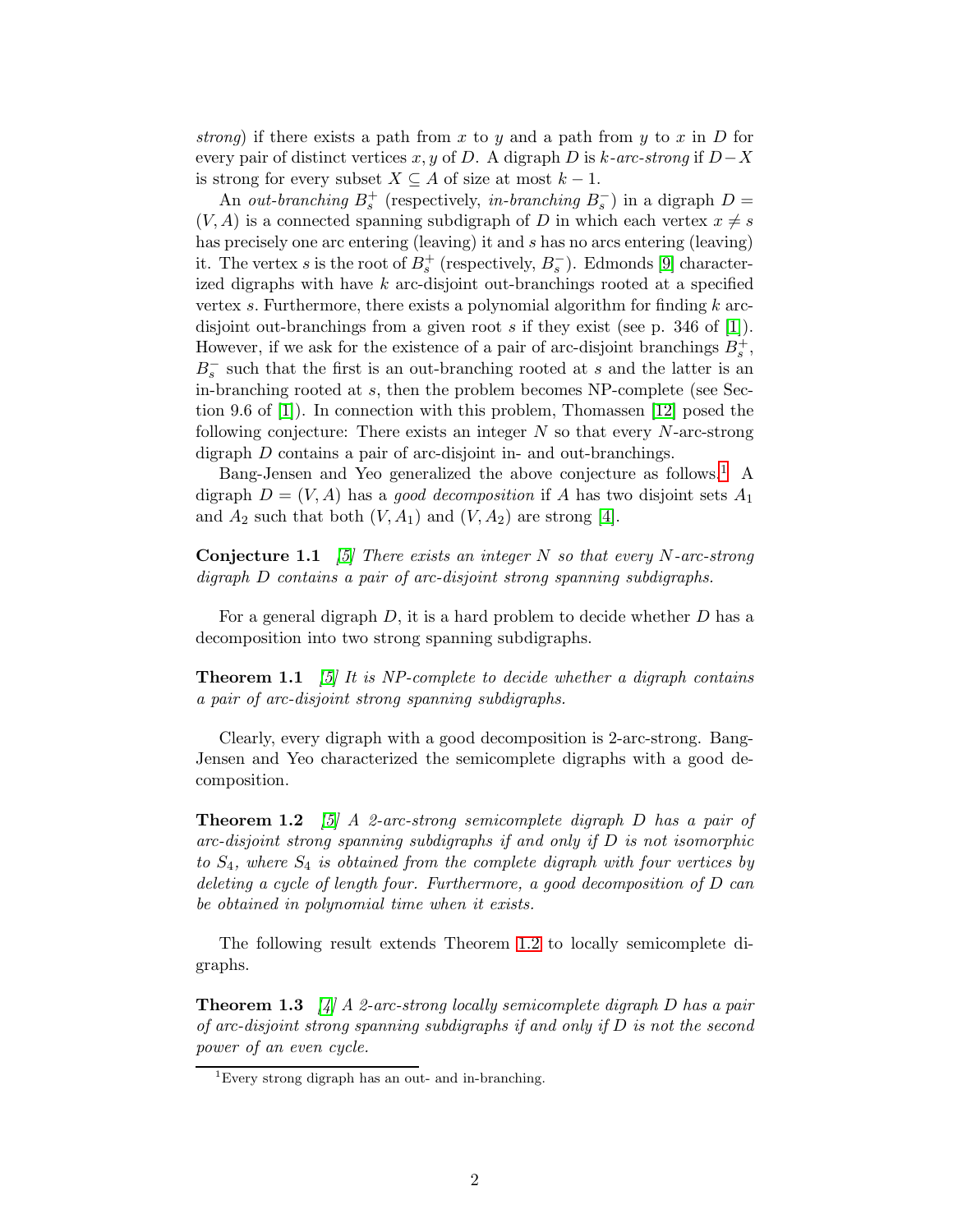Let T be a digraph with t vertices  $u_1, \ldots, u_t$  and let  $H_1, \ldots, H_t$  be digraphs such that  $H_i$  has vertices  $u_{i,j_i}$ ,  $1 \leq j_i \leq n_i$ . Then the *composition*  $Q =$  $T[H_1, \ldots, H_t]$  is a digraph with vertex set  $\{u_{i,j_i} \mid 1 \le i \le t, 1 \le j_i \le n_i\}$  and arc set

$$
A(Q) = \bigcup_{i=1}^{t} A(H_i) \cup \{u_{ij_i}u_{pq_p} \mid u_iu_p \in A(T), 1 \leq j_i \leq n_i, 1 \leq q_p \leq n_p\}.
$$

In this paper, we continue research on good decompositions in classes of digraphs and consider digraph compositions and products.

In Section [2,](#page-2-0) for digraph compositions  $Q = T[H_1, \ldots H_t]$ , we obtain sufficient conditions for Q to have a good decomposition (Theorem [2.2\)](#page-3-0) and a characterization of  $Q$  with a good decomposition when  $T$  is a strong semicomplete digraph and each  $H_i$  is an arbitrary digraph with at least two vertices (Theorem [2.3\)](#page-5-0). Remarkably, in Theorem [2.3](#page-5-0) as in Theorem [1.2,](#page-1-1) there are only a finite number of exceptional digraphs, which for Theorem [2.3](#page-5-0) is three. Thus, as Theorems [1.2](#page-1-1) and [1.3,](#page-1-2) Theorem [2.3](#page-5-0) confirms Conjecture [1.1](#page-1-3) for a special class of digraphs.

In Section [3,](#page-6-0) for digraph products, we prove the following: (a) if  $k \geq 2$ is an integer and  $G$  is a strong digraph which arcs can be partitioned into cycles, then the Cartesian product digraph  $G^{\Box k}$  (the kth powers with respect to Cartesian product) has a good decomposition (Theorem [3.4\)](#page-9-0); (b) for any strong digraphs  $G, H$ , the strong product  $G \boxtimes H$  has a good decomposition (Theorem [3.7\)](#page-10-0). Necessary definitions of the digraph products are given in Section [3.](#page-6-0)

Simple examinations of our constructive proofs show that all our decompositions can be found in polynomial time.

We conclude the paper in Section [4,](#page-11-0) where we pose a number of open problems.

### <span id="page-2-0"></span>2 Compositions of digraphs

Let  $H'_i$  denote  $H_i$  with all arcs deleted, where  $1 \leq i \leq t$  and let  $Q' =$  $T[H'_1,\ldots,H'_t].$ 

Compositions of digraphs is a useful concept in digraph theory, see e.g. [\[1\]](#page-12-0). In particular, they are used in the Bang-Jensen-Huang characterization of quasi-transitive digraphs and its structural and algorithmic applications for quasi-transitive digraphs and their extensions, see e.g. [\[1,](#page-12-0) [2,](#page-12-1) [8\]](#page-13-2).

<span id="page-2-1"></span>Let us start from a simple observation, which will be useful in the proofs of the theorems of this section.

**Lemma 2.1** *Let*  $Q = D[H_1, \ldots, H_t]$ *. If an induced subdigraph*  $Q^*$  *of*  $Q' =$  $D[H'_1, \ldots, H'_t]$  with at least one vertex in each  $H_i$  has a good decomposition, *then so have* Q′ *and* Q.

**Proof:** For every  $1 \leq i \leq t$ , let  $H_i^{(m_i)}$  $i^{(m_i)}$  be the subdigraph of  $H'_i$  induced by  $\{u_{i,1}, u_{i,2}, \ldots, u_{i,m_i}\}$ , where  $1 \leq m_i \leq n_i$ . Without loss of generality, let  $Q^* = D[H_1^{(m_1)}]$  $\mathcal{H}_1^{(m_1)}, \ldots, \mathcal{H}_t^{(m_t)}$  and let  $Q^*$  have a decomposition into arc-disjoint strong spanning subdigraphs  $D_1, D_2$ . To extend this decomposition to  $Q'$ ,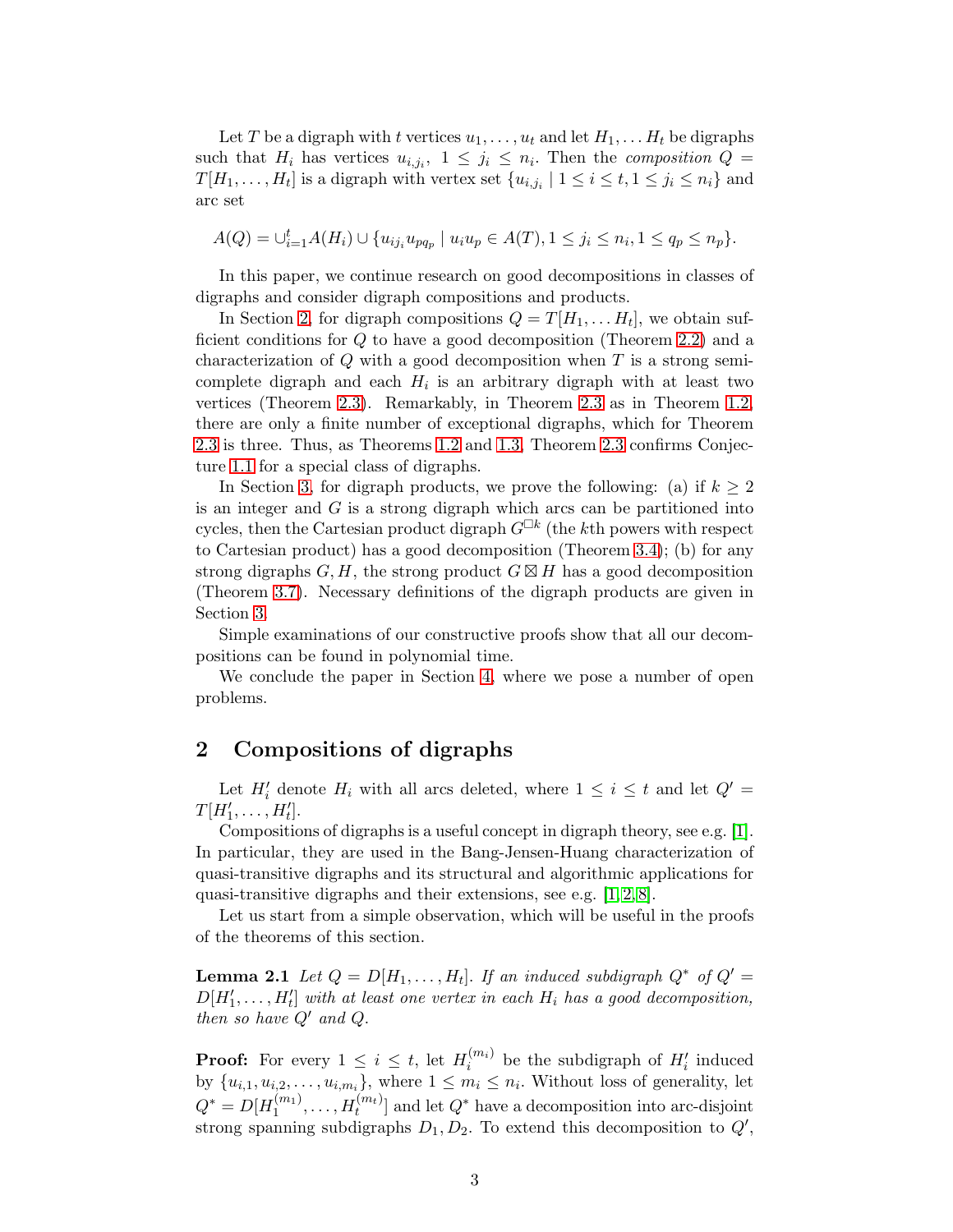for every  $1 \leq i \leq t$  and  $j = 1, 2$ , add to  $D_j$  the vertices  $u_{i,m_i+1}, \ldots, u_{i,n_i}$  and let them have the same in- and out-neighbors as  $u_{i,1}$ .

The following theorem gives sufficient conditions for a digraph composi-tion to have a good decomposition. As in Theorem [1.2,](#page-1-1)  $S_4$  will denote the digraph obtained from the complete digraph of order 4 by deleting a cycle of length 4.

<span id="page-3-0"></span>**Theorem 2.2** Let  $Q = T[H_1, \ldots, H_t]$ , where  $t \geq 2$ . Then Q has a good *decomposition if at least one of the following conditions holds:*

(a) T is a 2-arc-strong semicomplete digraph and  $H_1, \ldots, H_t$  are arbitrary *digraphs, but* Q *is not isomorphic to* S4;

*(b)* T has a Hamiltonian cycle and either t is even and  $n_i \geq 2$  for every  $i = 1, \ldots, t$  *or* t *is odd and*  $n_i \geq 3$  *for every*  $i = 1, \ldots, t$  *apart from one* i *for which*  $n_i \geq 2$ , *or t is odd,*  $n_i \geq 2$  *for every*  $i = 1, \ldots, t$  *and at least two distinct subdigraphs* H<sup>i</sup> *have arcs.*

*(c) If* T *and all* H<sup>i</sup> *are strong digraphs of orders at least 2.*

**Proof: Part (a)** If T is not isomorphic to  $S_4$  then we are done by Theorem [1.2](#page-1-1) and Lemma [2.1.](#page-2-1) Now assume that T is isomorphic to  $S_4$ , but Q is not isomorphic to  $S_4$ . Let the vertices of T be  $u_1, u_2, u_3, u_4$  and its arcs

 $u_1u_2, u_2u_1, u_3u_4, u_4u_3, u_1u_4, u_2u_3, u_4u_2, u_3u_1.$ 

Since Q is not isomorphic to  $S_4$ , at least one of  $H_1, H_2, H_3, H_4$  has at least two vertices. Without loss of generality, let  $H_1$  have at least two vertices. Consider the subdigraph  $Q^*$  of  $Q'$  induced by  $\{u_{1,1}, u_{1,2}, u_{2,1}, u_{3,1}, u_{4,1}\}.$ Then  $Q^*$  has two arc-disjoint strong spanning subdigraphs:  $D_1$  with arcs

 ${u_{1,1}u_{2,1}, u_{2,1}u_{1,2}, u_{1,2}u_{4,1}, u_{4,1}u_{3,1}, u_{3,1}u_{1,1}}$ 

and  $D_2$  with arcs

 ${u_{2,1}u_{1,1}, u_{1,1}u_{4,1}, u_{4,1}u_{2,1}, u_{2,1}u_{3,1}, u_{3,1}u_{1,2}, u_{1,2}u_{2,1}.}$ 

It remains to apply Lemma [2.1](#page-2-1) to obtain a good decomposition of Q.

**Part (b)** Without loss of generality, assume that  $u_1u_2 \ldots u_tu_1$  is a Hamiltonian cycle of T. Let  $U = \bigcup_{i=1}^{t} \{u_{i,1}, u_{i,2}\}.$ 

**Case 1:** t is even and  $n_i \geq 2$  for every  $i = 1, \ldots, t$ . The following arc sets induce arc-disjoint strong spanning subdigraphs  $D_1, D_2$  of  $Q'[U]$ :

<span id="page-3-1"></span>
$$
\{u_{i,j}u_{i+1,j} \mid 1 \le i \le t-1, 1 \le j \le 2\} \cup \{u_{t,1}u_{1,2}, u_{t,2}u_{1,1}\}\tag{1}
$$

<span id="page-3-2"></span> ${u_{i,j}u_{i+1,(j+1 \mod 2)} | 1 \le i \le t-1, 1 \le j \le 2} \cup {u_{t,1}u_{1,1}, u_{t,2}u_{1,2}}.$  (2)

It remains to apply Lemma [2.1.](#page-2-1)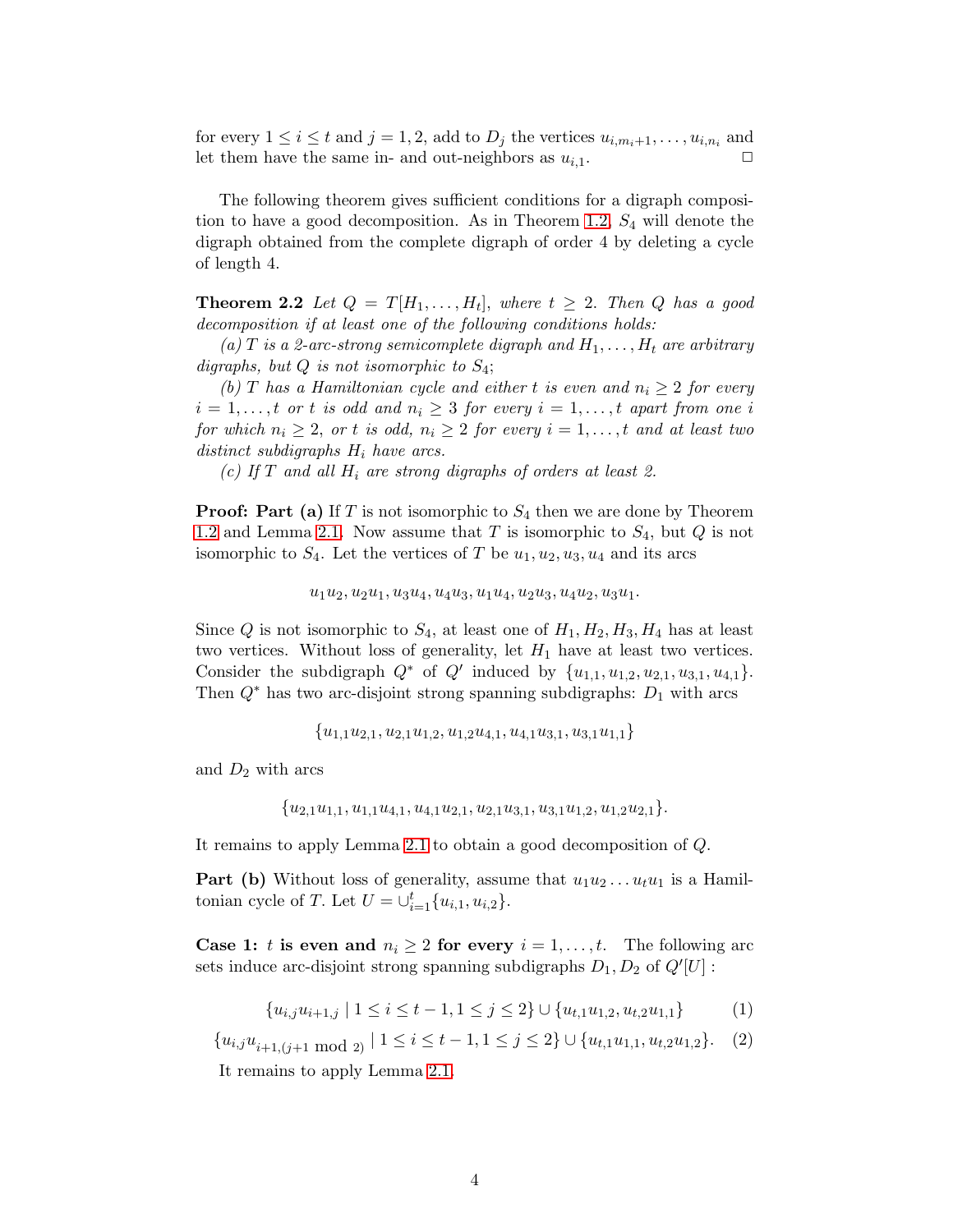Case 2: t is odd,  $n_i \geq 2$  for every  $i = 1, \ldots, t$  and at least two distinct subdigraphs  $H_i$  have arcs. Let  $e_p, e_q$  be arcs in two distinct subdigraphs  $H_p$  and  $H_q$ . We may assume that both end-vertices of  $e_p$  and  $e_q$  are in U. Observe that while  $D_1$  (with arcs listed in [\(1\)](#page-3-1)) is strong,  $D_2$  (with arcs listed in  $(2)$ ) forms two arc-disjoint cycles C and Z. We may assume that the tail (head) of  $e_p$  ( $e_q$ ) is in C and and the head (tail) of  $e_p$  ( $e_q$ ) is in Z (otherwise, relabel vertices in  $\{u_{p,1}, u_{p,2}\}$  and/or  $\{u_{q,1}u_{q,2}\}\)$ . Thus, adding  $e_p$  and  $e_q$  to  $D_2$  makes it strong. To obtain two arc-disjoint strong spanning subdigraphs of Q from  $D_1, D_2$ , let every vertex  $u_{i,j}$  for  $j \geq 3$  and  $1 \leq i \leq t$  have the same out- and in-neighbors as  $u_{i,1}$  in  $\dot{Q}'$ .

Case 3: t is odd and  $n_i \geq 3$  for every  $i = 1, \ldots, t$  apart from one *i* for which  $n_i \geq 2$ . Without loss of generality, assume that  $n_1 \geq 2$  and  $n_i \geq 3$  for all  $2 \leq i \leq t$ .

First we consider the subcase in which  $t = 3$ ,  $n_1 = 2$ , and  $n_2 = n_3 = 3$ . Then  $Q'$  has two arc-disjoint spanning subdigraphs  $D_1$  and  $D_2$  with arc sets

 $\{u_{1,1}u_{2,1}, u_{3,1}u_{1,1}, u_{1,2}u_{2,2}, u_{1,2}u_{2,3}, u_{3,2}u_{1,2}, u_{3,3}u_{1,2}, u_{2,1}u_{3,2}, u_{2,2}u_{3,1}, u_{2,3}u_{3,3}\},$ 

 $\{u_{1,1}u_{2,2}, u_{1,1}u_{2,3}, u_{3,2}u_{1,1}, u_{3,3}u_{1,1}, u_{1,2}u_{2,1}, u_{3,1}u_{1,2}, u_{2,1}u_{3,3}, u_{2,2}u_{3,2}, u_{2,3}u_{3,1}\},$ 

respectively. It is not hard to see that  $D_1$  and  $D_2$  are strong by constructing closed walks through all vertices.

Now we extend the previous subcase to that in which  $n_1 = 2$  and  $n_i = 3$  for all  $2 \leq i \leq t$ . First replace index 3 in every vertex of the form  $u_{3,i}$  by t in the two arc sets of the previous subcase. Then replace every arc of the form  $u_{2,i}u_{t,j}$  in  $D_1$  by the path  $u_{2,i}u_{3,i} \ldots u_{t-1,i}u_{t,j}$ . In  $D_2$ , we replace  $u_{2,1}u_{t,3}$  by the path  $u_{2,1}u_{3,2}u_{4,1}u_{5,2}...u_{t-1,1}u_{t,3}$ , replace  $u_{2,2}u_{t,2}$  by the path  $u_{2,2}u_{3,1}u_{4,2}u_{5,1}...u_{t-1,2}u_{t,2}$ , replace  $u_{2,3}u_{t,1}$  by the path  $u_{2,3}u_{3,2}u_{4,3}u_{5,2}...u_{t-1,3}u_{t,1}$ , and finally add the path  $u_{2,2}u_{3,3}u_{4,2}u_{5,3}...u_{t-1,2}$ .

Finally, we extend the previous subcase to the general one using Lemma [2.1.](#page-2-1)

**Part (c)** For  $j = 1, 2$ , let  $T_j$  be the subdigraph of Q induced by vertex set  $\{u_{i,j} \mid 1 \leq i \leq t\}$ . Clearly,  $T_1 \cong T_2 \cong T$  and  $T_1$  and  $T_2$  are strong.

Let  $Q_1$  be the spanning subdigraph of Q with arc set  $A(Q_1) = A(T_1) \cup$  $\left(\bigcup_{i=1}^t A(H_i)\right)$ . Observe that  $Q_1$  is strong since  $T_1$  and each  $H_i$  are strong, and  $T_1$  has a common vertex with each  $H_i$ , where  $1 \leq i \leq t$ .

Let  $Q_2$  be the spanning subdigraph of Q with arc set  $A(Q_2) = A(Q)$  $A(Q_1)$ . To see that  $Q_2$  is strong, we only need to find a strong subdigraph in  $Q_2$  which contains x and y for each pair of distinct vertices x and y in  $Q_2$ . We will consider two cases.

**Case 1:**  $x \in V(T_1)$ . Without loss of generality, we assume that  $x = u_{1,1}$ and  $y \in \{u_{1,2}, u_{2,1}, u_{2,2}\}.$  We first consider the subcase that  $y = u_{2,1}.$ Observe that there is at least one arc entering and one arc leaving  $u_{1,2}$  ( $u_{2,2}$ ) in  $T_2$ , and so there are two arcs, say a and b (c and d), with opposite directions between x (y) and  $T_2$  in  $Q_2$ . Then by adding the arcs  $a, b, c, d$ , and the vertices  $x, y$  to  $T_2$ , we obtain a strong subdigraph  $T_2'$  of  $Q_2$  which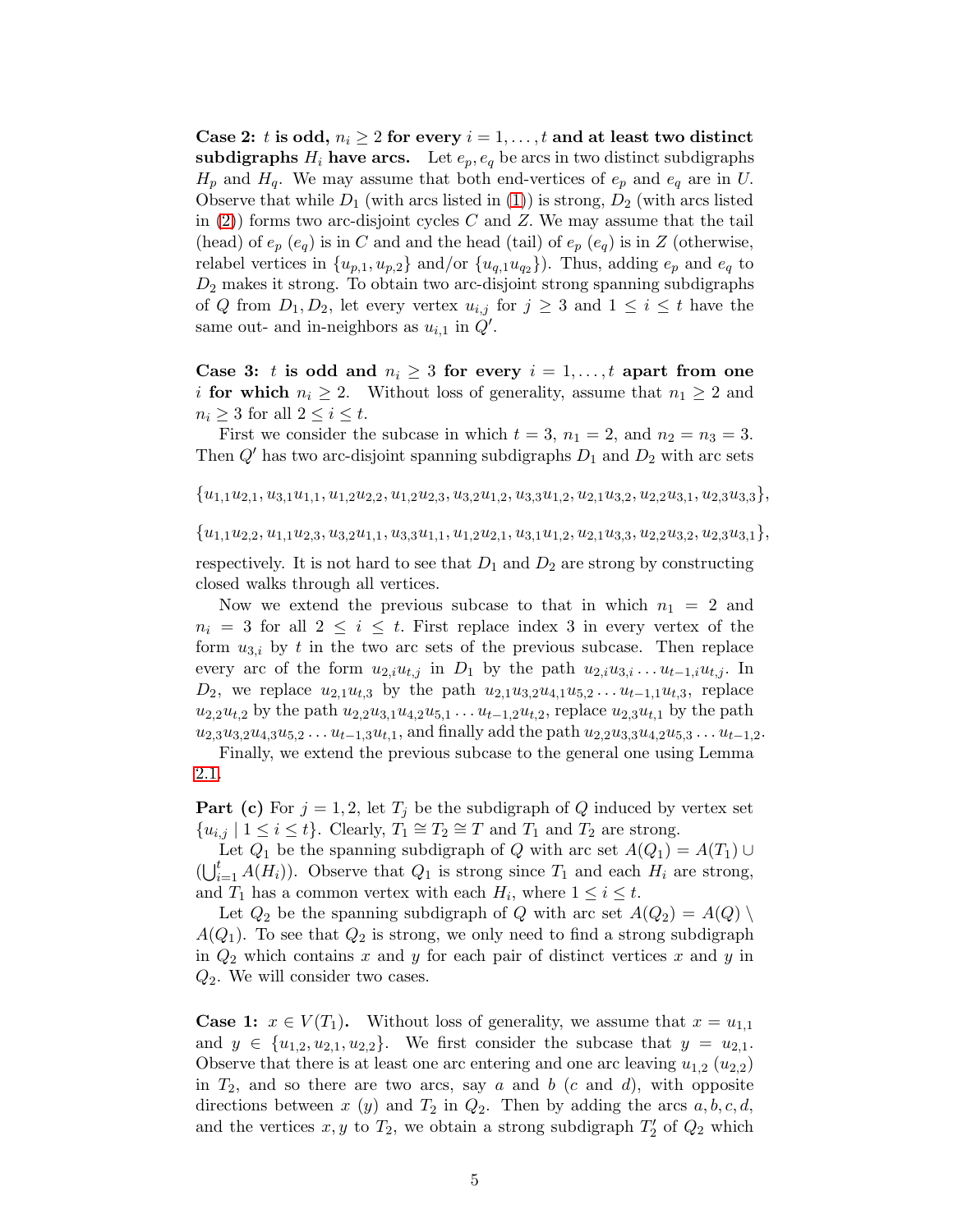contains both x and y, as desired. For the case that  $y \in \{u_{1,2}, u_{2,2}\}\,$ , we just add the arcs  $a, b$ , and the vertex x to  $T_2$ , and then obtain a strong subdigraph  $T''_2$  of  $Q_2$  which contains both x and y.

**Case 2:**  $x \notin V(T_1)$ . Without loss of generality, we assume that  $x = u_{1,2}$ and  $y \in \{u_{1,1}, u_{2,1}, u_{1,3}, u_{2,2}, u_{2,3}\}$  (if  $u_{1,3}$  and  $u_{2,3}$  exist). By Case 1 and the fact that  $T_2 \cong T$  is strong, we are done if  $y \in \{u_{1,1}, u_{2,2}\}.$  For the case that  $y = u_{2,1}$ , by adding the arcs c, d and the vertex y to  $T_2$ , we can obtain a strong subdigraph  $T_2'''$  of  $Q_2$  which contains both x and y. With a similar argument, we can get the desired strong subdigraph for the case that  $y \in \{u_{1,3}, u_{2,3}\}.$ 

Hence, we complete the argument and conclude that  $Q$  has a good decomposition.

We will use Theorem [2.2](#page-3-0) to prove the following characterization for certain compositions  $T[H_1, \ldots, H_t]$ , where T is a strong semicomplete digraph. In the characterization,  $\overline{K_p}$  will stand for the digraph of order p with no arcs. Also,  $\overline{C}_k$  and  $\overline{P}_k$  will denote the cycle and path with k vertices, respectively.

<span id="page-5-0"></span>**Theorem 2.3** Let T be a strong semicomplete digraph on  $t \geq 2$  vertices and *let*  $H_1, \ldots, H_t$  *be arbitrary digraphs, each with at least two vertices. Then*  $Q = T[H_1, \ldots, H_t]$  has a good decomposition if and only if  $Q$  is not isomor*phic to one of the following three digraphs:*  $\overrightarrow{C}_3[\overline{K_2}, \overline{K_2}, \overline{K_2}]$ ,  $\overrightarrow{C}_3[\overrightarrow{P_2}, \overline{K_2}, \overline{K_2}]$ .  $\overrightarrow{C}_3[\overline{K_2}, \overline{K_2}, \overline{K_3}].$ 

**Proof:** Let us first prove the 'only if' part of the theorem, i.e.  $\overrightarrow{C}_3[\overline{K_2}, \overline{K_2}, \overline{K_2}]$ ,  $\overrightarrow{C}_3[\overrightarrow{P}_2,\overrightarrow{K_2},\overrightarrow{K_2}]$  and  $\overrightarrow{C}_3[\overrightarrow{K_2},\overrightarrow{K_2},\overrightarrow{K_3}]$  do not have good decompositions. By Lemma [2.1,](#page-2-1) it suffices to show that neither  $\vec{C}_3[\vec{P}_2, \overline{K_2}, \overline{K_2}]$  nor  $\vec{C}_3[\overline{K_2}, \overline{K_2}, \overline{K_3}]$ has a good decomposition. The proof is by reductio ad absurdum.

Suppose that  $Q = \vec{C}_3[\vec{P}_2, \vec{K}_2, \vec{K}_2]$  has a decomposition into two strong spanning subdigraphs  $Q_1, Q_2$ . Since  $Q$  has 13 arcs, without loss of generality, we may assume that  $Q_1$  is a Hamiltonian cycle of  $Q$ . Since the arc of  $H_1$ cannot be in a Hamiltonian cycle of  $Q$ , without loss of generality, let  $Q_1 =$  $u_{1,1}u_{2,1}u_{3,1}u_{1,2}u_{2,2}u_{3,2}u_{1,1}$ . Then the remaining arcs of Q form two disjoint cycles  $u_{1,1}u_{2,2}u_{3,1}u_{1,1}$  and  $u_{1,2}u_{2,1}u_{3,2}u_{1,2}$  and a single arc between them, a contradiction to the assumption that  $Q_2$  is strong.

Suppose that  $Q = \overrightarrow{C}_3[\overline{K_2}, \overline{K_2}, \overline{K_3}]$  has a decomposition into two strong spanning subdigraphs  $Q_1, Q_2$ . Since Q has 16 arcs and has no Hamiltonian cycle, each of  $Q_1, Q_2$  has 8 arcs. Since Q has only cycles of lengths 3 and 6 and  $Q_1$  is strong, without loss of generality, we may assume that  $Q_1$ consists of a cycle  $u_{1,1}u_{2,1}u_{3,1}u_{1,2}u_{2,2}u_{3,2}u_{1,1}$  and a path  $u_{2,1}u_{3,3}u_{1,1}$ . Then  $Q_2$  consists of two cycles  $u_{1,1}u_{2,2}u_{3,1}u_{1,1}$  and  $u_{1,2}u_{2,1}u_{3,2}u_{1,2}$  and a path  $u_{2,2}u_{3,3}u_{1,2}$ . Observe that  $Q_2$  is not strong, a contradiction.

Now we will show the 'if' part of the theorem by reductio ad absurdum as well. Assume that Q is not isomorphic to either of the three digraphs, but has no good decomposition.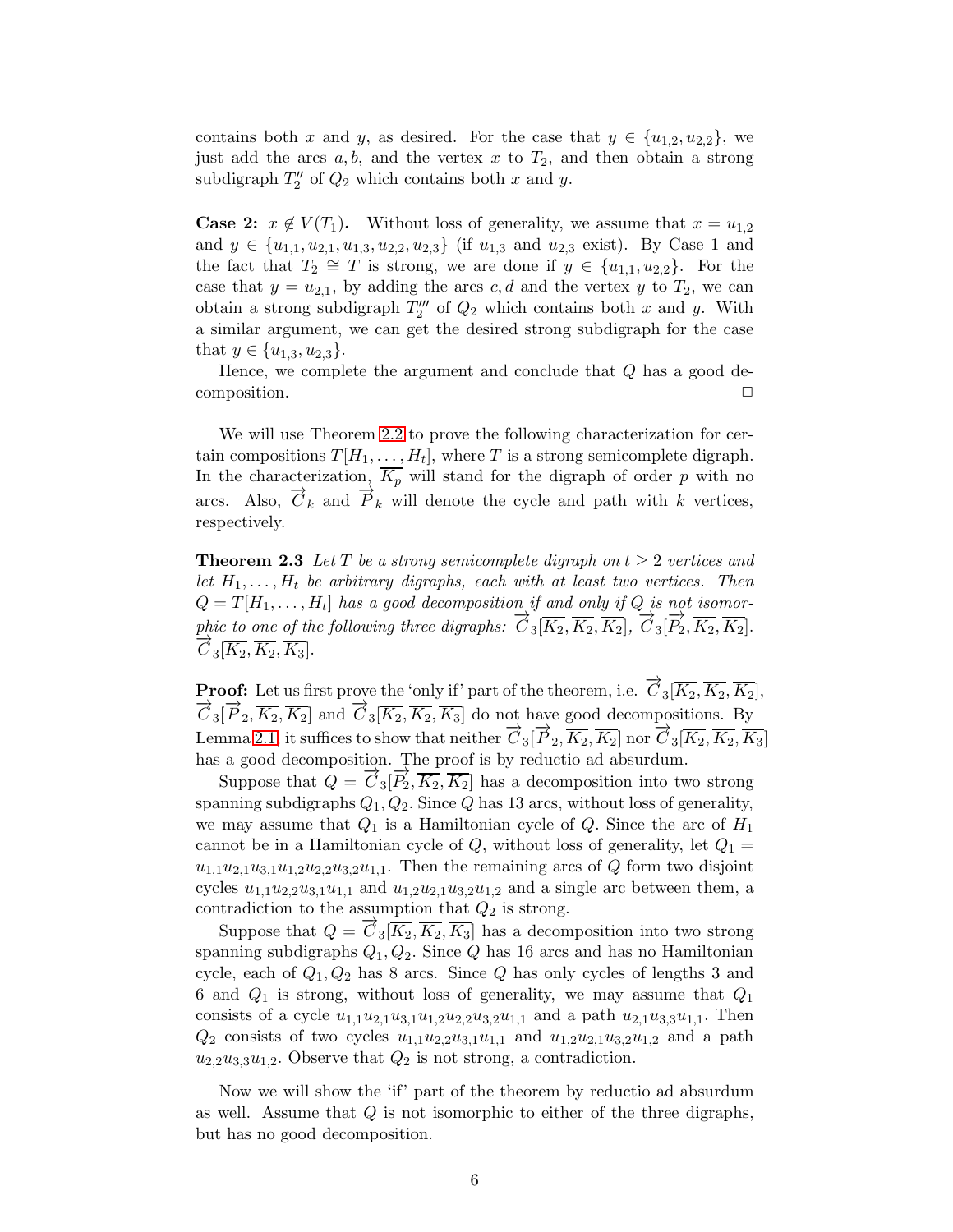By Camion's Theorem [\[7\]](#page-12-5), T has a Hamiltonian cycle  $C = u_1u_2 \ldots u_tu_1$ . Thus, Conditions (b) of Theorem [2.2](#page-3-0) are applicable. By the conditions, t must be odd and for at least two distinct indexes  $p, q \in \{1, 2, \ldots, t\}$ , we have  $n_p = n_q = 2.$ 

Suppose  $t \geq 5$ . Then there will be arcs between  $H_i$  and  $H_{i+2}$  in Q for every  $i = 1, 2, \ldots, t - 2$ . Recall Case 2 of Part (b) of the proof of Theorem [2.2.](#page-3-0) The arcs between  $H_i$  and  $H_{i+2}$  arcs can be used to make  $D_2$  strong instead of arcs  $e_p$  and  $e_q$  used in Case 2 of Part (b) of the proof of Theorem [2.2.](#page-3-0) Thus,  $Q$  has a good decomposition, a contradiction. Hence,  $t = 3$  and, without loss of generality,  $n_1 = n_2 = 2$  and  $n_3 \geq 2$ .

Suppose that  $T$  has opposite arcs. One of these arcs will not be on the Hamiltonian cycle C of T and will correspond to four or more arcs in  $Q$ . Now recall Case 2 of Part (b) of the proof of Theorem [2.2.](#page-3-0) Two of the above-mentioned arcs can be used to make  $D_2$  strong instead of arcs  $e_p$  and  $e_q$  used in Case 2 of Part (b) of the proof of Theorem [2.2.](#page-3-0) Thus, Q has a good decomposition, a contradiction. Hence,  $T = \vec{C}_3$ .

Suppose that  $n_3 \geq 4$ . To get a contradiction, by Lemma [2.1](#page-2-1) it suffices to show that  $Q = \overrightarrow{C}_3[\overline{K_2}, \overline{K_2}, \overline{K_4}]$  has a decomposition into two strong spanning subdigraphs  $D_1, D_2$ , where  $D_1$  consists of a cycle  $u_{1,1}u_{2,1}u_{3,1}u_{1,2}u_{2,2}u_{3,2}u_{1,1}$ and two paths  $u_{2,1}u_{3,4}u_{1,1}$  and  $u_{2,2}u_{3,3}u_{1,2}$  and  $D_2$  consists of two cycles  $u_{1,1}u_{2,2}u_{3,1}u_{1,1}$  and  $u_{1,2}u_{2,1}u_{3,2}u_{1,2}$  and two paths  $u_{2,1}u_{3,3}u_{1,1}$  and  $u_{2,2}u_{3,4}u_{1,2}$ . Thus,  $n_3 \leq 3$ .

Now consider the case of  $n_1 = n_2 = 2$  and  $n_3 = 3$ . Since Q is not isomorphic to  $C_3[\overline{K_2}, \overline{K_2}, \overline{K_3}]$ , it has an arc in either  $H_1$  or  $H_2$  or  $H_3$ , and by Conditions (b) of Theorem [2.2,](#page-3-0) only one of  $H_1, H_2, H_3$  has an arc a. Without loss of generality, assume that if  $H_1$  has an arc then  $a = u_{1,2}u_{1,1}$ , if  $H_2$  has an arc then  $a = u_{2,1}u_{2,2}$  and if  $H_3$  has an arc then  $a = u_{3,2}u_{3,1}$ . Then Q has a decomposition into two spanning subdigraphs  $D_1, D_2$ , where  $D_1$  consists of a cycle  $u_{1,1}u_{2,1}u_{3,1}u_{1,2}u_{2,2}u_{3,2}u_{1,1}$  and a path  $u_{2,1}u_{3,3}u_{1,1}$  and  $D_2$  consists of two cycles  $u_{1,1}u_{2,2}u_{3,1}u_{1,1}$  and  $u_{1,2}u_{2,1}u_{3,2}u_{1,2}$ , a path  $u_{2,2}u_{3,3}u_{1,2}$  and arc a. Observe that both  $D_1$  and  $D_2$  are strong, a contradiction.

It remains to consider the case of  $n_1 = n_2 = n_3 = 2$ . Since Q is not isomorphic to  $C_3[\overline{K_2}, \overline{K_2}, \overline{K_2}]$ , at least one of  $H_1, H_2$  and  $H_3$  has an arc. By Conditions (b) of Theorem [2.2,](#page-3-0) only one of  $H_1, H_2$  and  $H_3$  has an arc. Without loss of generality, assume that  $H_1$  has an arc. Suppose that  $H_1$ has two arcs. Then  $H_1 = \overrightarrow{C}_2$ . Then we can use the arcs of  $H_1$  to make  $D_2$ strong instead of arcs  $e_p$  and  $e_q$  used in Case 2 of Part (b) of the proof of Theorem [2.2.](#page-3-0) Thus, Q has a good decomposition, a contradiction. Hence, if  $H_1$  has an arc, it must have just one arc. This concludes our proof.  $\Box$ 

### <span id="page-6-0"></span>3 Products of digraphs

The *Cartesian product*  $G\Box H$  of two digraphs G and H is a digraph with vertex set  $V(G \Box H) = V(G) \times V(H) = \{(x, x') \mid x \in V(G), x' \in V(H)\}\$ and arc set  $A(G \Box H) = \{(x, x')(y, y') \mid xy \in A(G), x' = y', \text{ or } x = y, x'y' \in A(G) \}$  $A(H)$ . By definition, we know the Cartesian product is associative and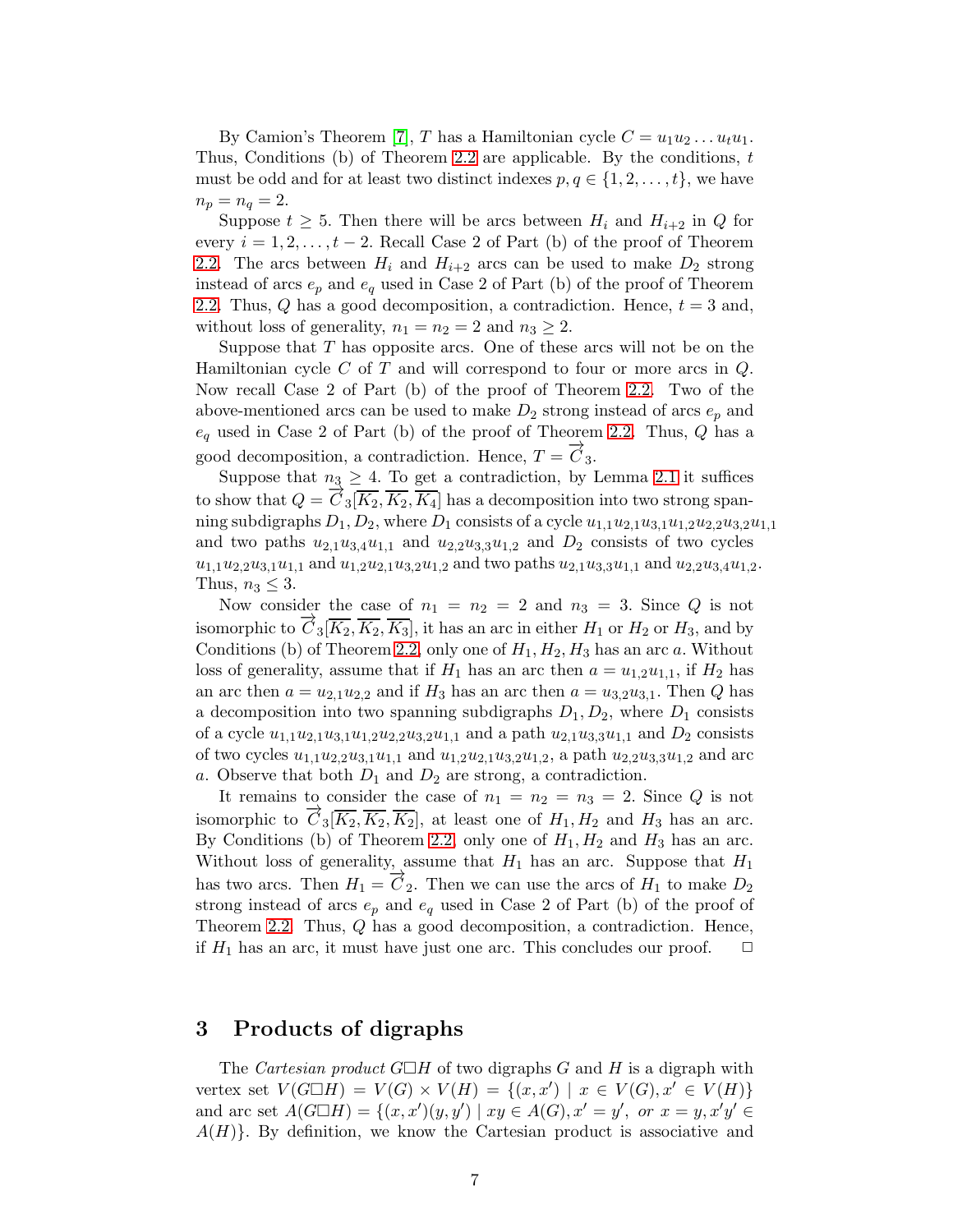commutative, and  $G\Box H$  is strongly connected if and only if both G and  $H$  are strongly connected [\[10\]](#page-13-3). We define the nth powers with respect to Cartesian product as  $D^{\Box n} = D \Box D \Box \cdots \Box D$ .



<span id="page-7-0"></span>Figure 1: Two digraphs G, H and their Cartesian product.

In the argument of this section, we will use the following terminology and notation. Let G and H be two digraphs with  $V(G) = \{u_i \mid 1 \leq i \leq n\}$ and  $V(H) = \{v_j \mid 1 \leq j \leq m\}$ . For simplicity, we let  $u_{i,j} = (u_i, v_j)$  for  $1 \leq i \leq n, 1 \leq j \leq m$ . We use  $G(v_j)$  to denote the subdigraph of  $G \square H$ induced by vertex set  $\{u_{i,j} | 1 \leq i \leq n\}$  where  $1 \leq j \leq m$ , and use  $H(u_i)$ to denote the subdigraph of  $G\Box H$  induced by vertex set  $\{u_{i,j} | 1 \leq j \leq m\}$ where  $1 \leq i \leq n$ . Clearly, we have  $G(v_i) \cong G$  and  $H(u_i) \cong H$ . (For example, as shown in Figure [1,](#page-7-0)  $G(v_i) \cong G$  for  $1 \leq j \leq 4$  and  $H(u_i) \cong H$ for  $1 \leq i \leq 3$ .) For  $1 \leq j_1 \neq j_2 \leq m$ ,  $u_{i,j_1}$  and  $u_{i,j_2}$  belong to the same digraph  $H(u_i)$  where  $u_i \in V(G)$ ; we call  $u_{i,j_2}$  the *vertex corresponding to*  $u_{i,j_1}$  in  $G(v_{j_2})$ ; for  $1 \leq i_1 \neq i_2 \leq n$ , we call  $u_{i_2,j}$  the vertex corresponding to  $u_{i_1,j}$  in  $H(u_{i_2})$ . Similarly, we can define the subdigraph *corresponding* to some other subdigraph. For example, in Fig. [1\(](#page-7-0)c), let  $P_1$  ( $P_2$ ) be the path labelled 1 (2) in  $H(u_1)$  ( $H(u_2)$ ), then  $P_2$  is called the path *corresponding* to  $P_1$  in  $H(u_2)$ .

<span id="page-7-1"></span>**Lemma 3.1** For any integer  $n \geq 2$ , the product digraph  $D = \overrightarrow{C}_n \Box \overrightarrow{C}_n$  can *be decomposed into two arc-disjoint Hamiltonian cycles.*

**Proof:** Let  $G = H \cong \overrightarrow{C}_n$ ; moreover  $G = u_1u_2 \ldots u_nu_1$  and  $H = v_1v_2 \ldots v_nv_1$ . Let  $P_i = G(v_i) - u_{n-i,i}u_{n+1-i,i}$  for  $1 \le i \le n-1$  and  $P_n = G(v_n) - u_{n,n}u_{1,n}$ . Let  $D'$  be the subdigraph of D which is a union of n paths  $P_i$  and the following *n* arcs:  $\{u_{n-i,i}u_{n-i,i+1} | 1 \le i \le n-1\} \cup \{u_{n,n}u_{n,1}\}.$  Let  $D''$  be a spanning subdigraph of D with  $A(D'') = A(D) \setminus A(D')$ . It is not hard to check that both  $D'$  and  $D''$  are Hamiltonian cycles of D; this completes the  $\Box$ 

Note that deciding whether a digraph D has a collection of arc-disjoint cycle covering all vertices of  $D$ , can be done in polynomial time using network flows. Indeed, assign lower bound 1 and upper bound  $\min\{d^-(x), d^+(x)\}$  to every vertex  $x$  in  $D$  and lower bound 0 and upper bound 1 to every arc of  $D$ . Observe that the resulting network has a feasible flow if and only if  $D$  has a collection of arc-disjoint cycle covering all vertices of D. Observe that the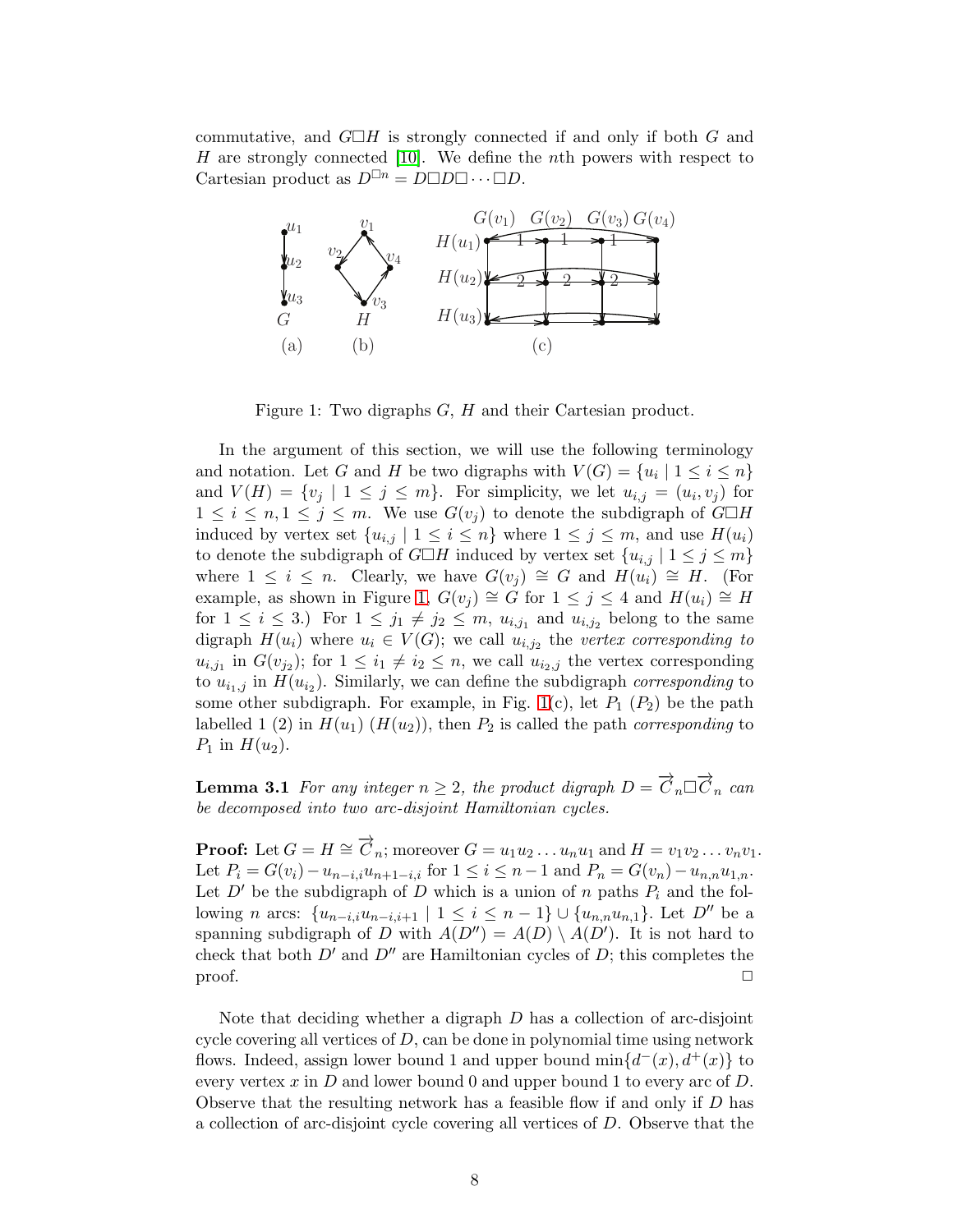existence of a flow in a network with lower and upper bounds on vertices and arcs can be decided in polynomial time, see e.g. Chapter 4 in [\[1\]](#page-12-0). Moreover, we can compute such a flow in polynomial time (if it exists) and obtain the corresponding collection of cycles in  $D$ . The following lemma may be of independent interest.

<span id="page-8-0"></span>Lemma 3.2 *Let* G *be a strong digraph of order at least two which has a collection of arc-disjoint cycle covering all its vertices. Then the product digraph*  $D = G \Box G$  *can be decomposed into two arc-disjoint strong spanning subdigraphs. Moreover, these two arc-disjoint strong spanning subdigraphs can be found in polynomial time.*

Proof: By the arguments in the paragraph before this lemma, we may assume that we are given a collection  $(P_0, P_1, P_2, \cdots, P_p)$  of arc-disjoint cycle covering all vertices of G. For each  $h = 0, 1, 2, \cdots, p$ , let  $G_h$  denote the digraph with vertices  $\bigcup_{i=0}^{h} V(P_i)$  and arcs  $\bigcup_{i=0}^{h} A(P_i)$ . Now we will prove the lemma by induction on the number of cycles in the collection.

For the base step, by Lemma [3.1,](#page-7-1) we have that  $G_0 \Box G_0 = P_0 \Box P_0$  can be decomposed into two arc-disjoint strong spanning subdigraphs.

For the inductive step, we assume that  $G_h \Box G_h$   $(0 \leq h \leq p-1)$  can be decomposed into two arc-disjoint strong spanning subdigraphs  $D'_{h}$  and  $D''_{h}$ . We will construct two arc-disjoint strong spanning subdigraphs in  $G_{h+1}\Box G_{h+1}$ .

If  $V(G_h) \subseteq V(P_{h+1})$ , then  $P_{h+1}$  is a Hamiltonian cycle of  $G_{h+1}$ , and we are done by Lemma [3.1.](#page-7-1) If  $V(P_{h+1}) \subseteq V(G_h)$ , then  $G_h$  is a strong spanning subdigraph of  $G_{h+1}$ , and we are also done.

In the following argument, we assume that  $V(G_h) \setminus V(P_{h+1}) \neq \emptyset$  and  $V(P_{h+1}) \setminus V(G_h) \neq \emptyset$ . Without loss of generality, for the first copies of  $G_h$  and  $P_{h+1}$  in  $G_h \square G_h$  and  $P_{h+1} \square P_{h+1}$ , let  $V(G_h) = \{u_i \mid 1 \leq i \leq t\}$ ,  $V(P_{h+1}) = \{u_i \mid s \leq i \leq \ell\}$ . We have  $1 < s \leq t < \ell$ . For the second copies of  $G_h$  and  $P_{h+1}$  in  $G_h \Box G_h$  and  $P_{h+1} \Box P_{h+1}$ , we will use  $v_i$ 's rather than  $u_i$ 's.

By Lemma [3.1,](#page-7-1) in  $G_{h+1}\square G_{h+1}$ , the subdigraph  $P_{h+1}\square P_{h+1}$  can be decomposed into two arc-disjoint strong spanning subdigraphs  $\overline{D}'_l$  $'_{h}$  and  $\overline{D}''_{h}$  $\frac{n}{h}$ . Observe that

$$
V(G_h \square G_h) \cap V(P_{h+1} \square P_{h+1}) \supseteq \{u_{t,t}\} \text{ and } A(G_h \square G_h) \cap A(P_{h+1} \square P_{h+1}) = \emptyset.
$$

For  $1 \leq j \leq s-1$ , let  $G_{h,j}$  be the subdigraph of  $G(v_j)$  corresponding to  $P_{h+1}$ . For  $t+1 \leq j \leq \ell$ , let  $G_{h,j}$  be the subdigraph of  $G(v_j)$  corresponding to  $G_h$ . For  $1 \leq i \leq s-1$ , let  $H_{h,i}$  be the subdigraph of  $H(u_i)$  corresponding to  $P_{h+1}$ . For  $t+1 \leq i \leq \ell$ , let  $H_{h,i}$  be the subdigraph of  $H(u_i)$  corresponding to  $G_h$ .

Now let  $D'_{h+1}$  be a union of the following strong digraphs:  $D'_{h}$ ,  $\overline{D}'_{h}$  $_h',\,H_{h,i}$ and  $G_{h,j}$  for all  $t+1 \leq i,j \leq \ell$ . Observe that  $D'_{h+1}$  is a strong spanning subdigraph of  $G_{h+1}\Box G_{h+1}$  since  $\overline{D}'_h$  has at least one common vertex with each of  $D'_{h}$ ,  $H_{h,i}$  and  $G_{h,j}$  for all  $t+1 \leq i,j \leq \ell$ . Let  $D''_{h+1}$  be a spanning subdigraph of  $G_{h+1}\Box G_{h+1}$  with  $A(D''_{h+1})=A(G_{h+1}\Box G_{h+1})\setminus A(D'_{h+1})$ . Observe that  $D''_{h+1}$  is the union of  $D''_h$ ,  $\overline{D}''_h$  $'_{h}$ ,  $H_{h,i}$  and  $G_{h,j}$  for all  $1 \leq i,j \leq s-1$ . And  $D''_h$  has at least one common vertex with each of  $\overline{D}''_h$  $'_{h}$ ,  $H_{h,i}$  and  $G_{h,j}$  for all  $1 \leq i, j \leq s-1$ , thus  $D''_{h+1}$  is strong.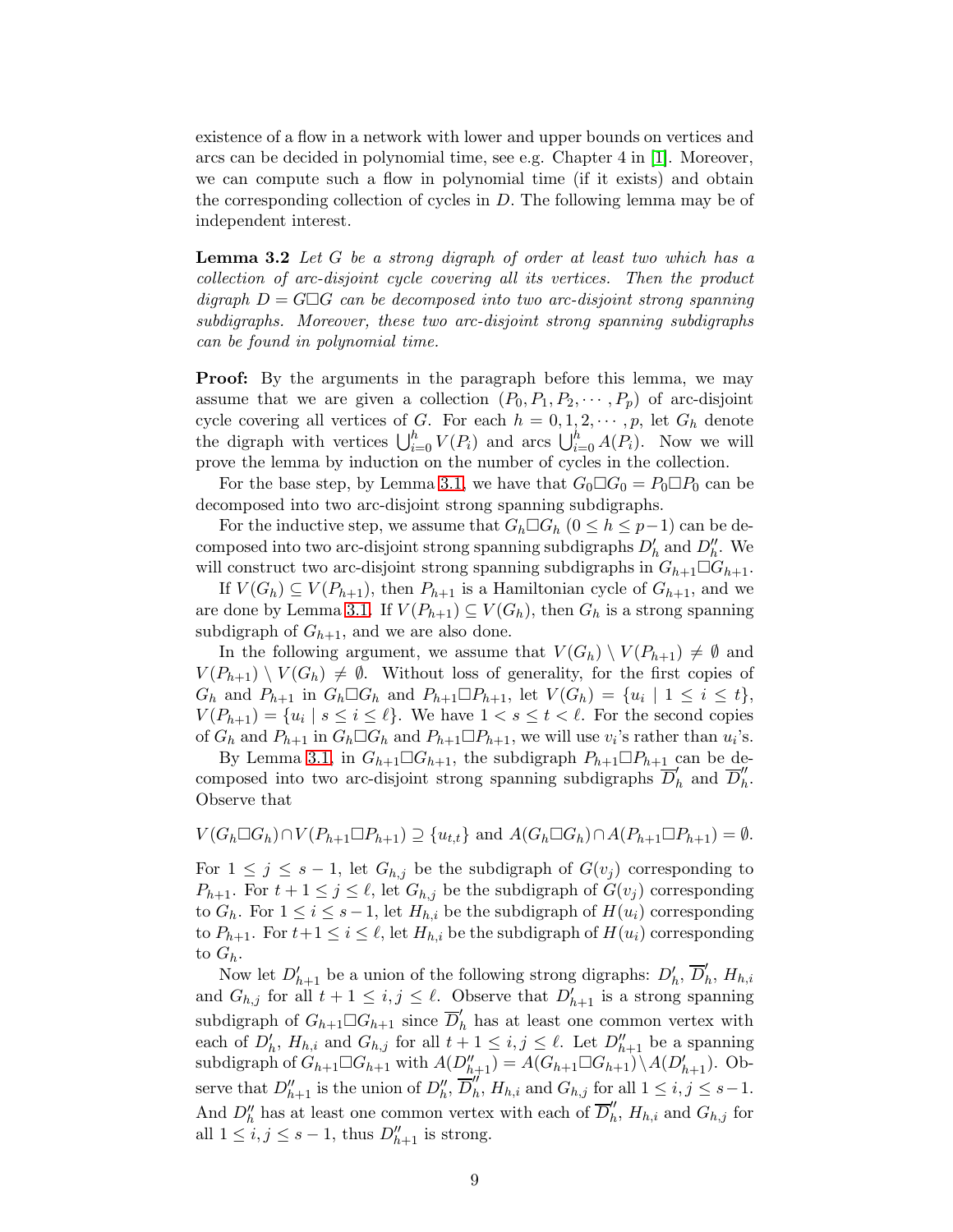Hence, we complete the inductive step and conclude that  $D = G \Box G$  can be decomposed into two arc-disjoint strong spanning subdigraphs. Moreover, by the above argument, these subdigraphs can be found in polynomial time.  $\Box$ 

<span id="page-9-1"></span>Lemma 3.3 *For any two strong digraphs* G *and* H*, if* G *contains a pair of arc-disjoint strong spanning subdigraphs, then the product digraph* D = GH *can be decomposed into two arc-disjoint strong spanning subdigraphs.*

**Proof:** Let  $V(G) = \{u_i \mid 1 \le i \le n\}$ ,  $V(H) = \{v_j \mid 1 \le j \le m\}$ , and G contain two arc-disjoint strong spanning subdigraphs  $G_1$  and  $G_2$ . For  $1 \leq j \leq m$ , let  $G_{1,j}$  be the subdigraph of  $G(v_j)$  corresponding to  $G_1$ . Let  $D'$ be a union of  $H(u_1)$  and  $G_{1,j}$  for all  $1 \leq j \leq m$ , and  $D''$  be a subdigraph of D with  $V(D'') = V(D)$  and  $A(D'') = A(D) \setminus A(D')$ . It is not hard to verify that both  $D'$  and  $D''$  are strong spanning subdigraphs of D. This completes the proof.  $\Box$ 

By the definition of  $D^{\Box k}$ , associativity of the Cartesian product, and Lemmas [3.2](#page-8-0) and [3.3,](#page-9-1) we can obtain the following result on  $G^{\Box k}$  for any integer  $k \geq 2$ .

<span id="page-9-0"></span>Theorem 3.4 *Let* G *be a strong digraph of order at least two which has a collection of arc-disjoint cycle covering all its vertices and let*  $k \geq 2$  *be an* integer. Then the product digraph  $D = G^{\Box k}$  can be decomposed into two *arc-disjoint strong spanning subdigraphs. Moreover, for any fixed integer* k*, these two subdigraphs can be found in polynomial time.*

The *strong product*  $G \boxtimes H$  of two digraphs G and H is a digraph with vertex set  $V(G \boxtimes H) = V(G) \times V(H) = \{(x, x') | x \in V(G), x' \in V(H)\}\$ and arc set  $A(G \boxtimes H) = \{(x, x')(y, y') \mid xy \in A(G), x' = y', \text{ or } x = y, x'y' \in A(G)\}$  $A(H)$ , or  $xy \in A(G)$ ,  $x'y' \in A(H)$ . By definition,  $G \Box H$  is a spanning subdigraph of  $G \boxtimes H$ , and  $G \boxtimes H$  is strongly connected if and only if both G and  $H$  are strongly connected [\[10\]](#page-13-3). In the following argument, we will still use the terminology and notation introduced earlier in this section, since  $G\Box H$  is a spanning subdigraph of  $G\boxtimes H$ .

<span id="page-9-2"></span>Lemma 3.5 *For any two integers*  $n, m \geq 2$ , the product digraph  $D = \overrightarrow{C}_n \boxtimes$  $\overline{C}_m$  can be decomposed into two arc-disjoint strong spanning subdigraphs.

**Proof:** Let  $\overrightarrow{C}_n = u_1u_2 \ldots u_nu_1$  and  $\overrightarrow{C}_m = v_1v_2 \ldots v_m$ . Let  $D'$  be the spanning subdigraph of D which is the union of  $G(v_i)$  for  $1 \leq j \leq m$  and the following additional m arcs:  $\{u_{n,j}u_{1,j+1} | 1 \leq j \leq m-1\} \cup \{u_{1,m}u_{2,1}\}.$ Observe that  $D'$  is strong. Let  $D''$  be a spanning subdigraph of D with  $A(D'') = A(D) \setminus A(D')$ . To see that D'' is strong, observe that it contains  $H(u_i)$  for  $1 \le i \le n$  and arcs  $\{u_{i,1}u_{i+1,2} | 1 \le i \le n-1\} \cup \{u_{n,m}u_{1,1}\}.$   $\Box$ 

We will use the following decomposition of strong digraphs.

An *ear decomposition* of a digraph D is a sequence  $\mathcal{P} = (P_0, P_1, P_2, \cdots, P_t)$ , where  $P_0$  is a cycle or a vertex and each  $P_i$  is a path, or a cycle with the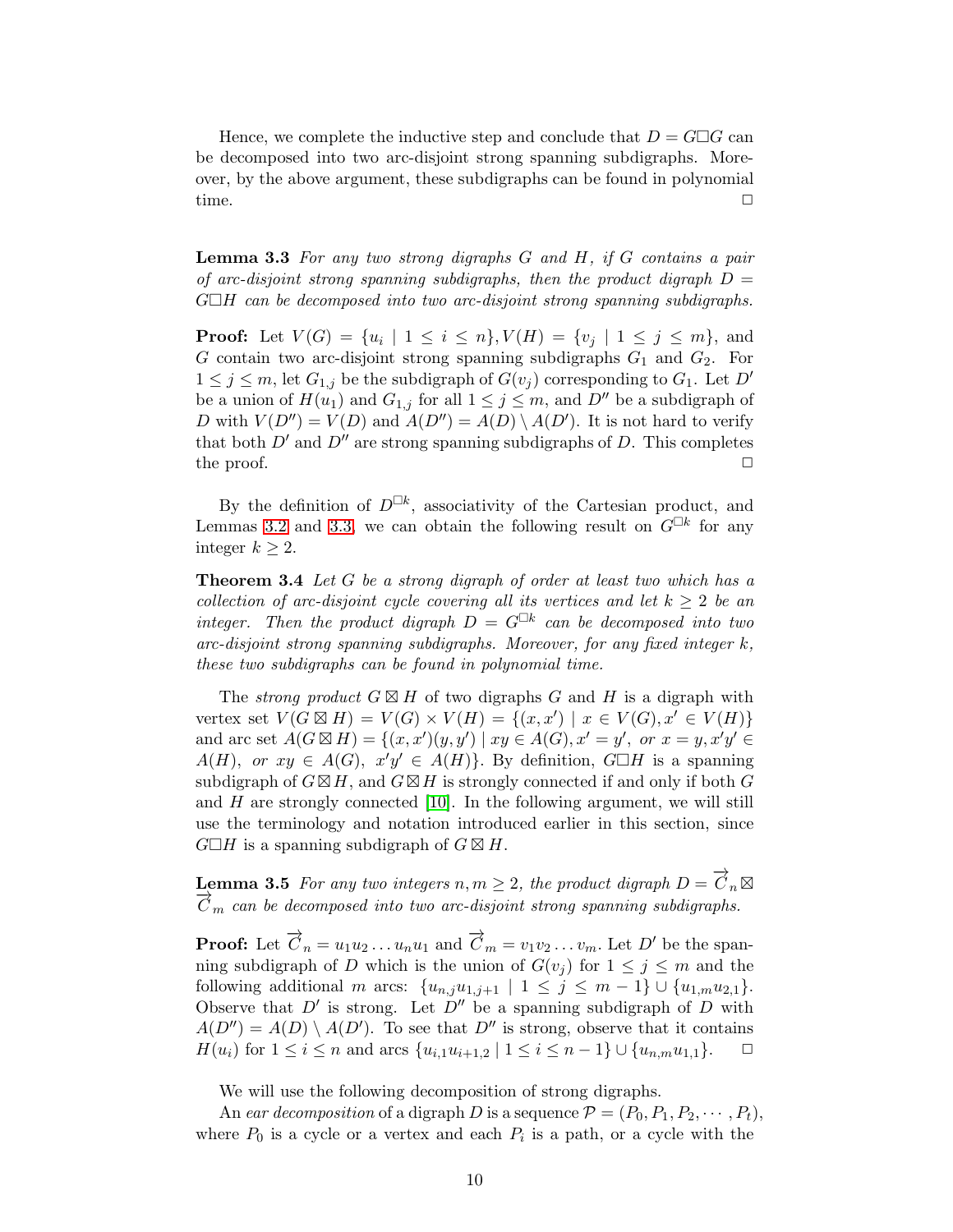following properties:

(a)  $P_i$  and  $P_j$  are arc-disjoint when  $i \neq j$ .

(b) For each  $i = 0, 1, 2, \cdots, t$ : let  $D_i$  denote the digraph with vertices  $\bigcup_{j=0}^{i} V(P_j)$  and arcs  $\bigcup_{j=0}^{i} A(P_j)$ . If  $P_i$  is a cycle, then it has precisely one vertex in common with  $V(D_{i-1})$ . Otherwise the end vertices of  $P_i$  are distinct vertices of  $V(D_{i-1})$  and no other vertex of  $P_i$  belongs to  $V(D_{i-1})$ . (c)  $\bigcup_{j=0}^{t} A(P_j) = A(D).$ 

<span id="page-10-1"></span>The following result is well-known, see e.g. [\[1\]](#page-12-0).

Theorem 3.6 *Let* D *be a digraph with at least two vertices. Then* D *is strong if and only if it has an ear decomposition. Furthermore, if* D *is strong, every cycle can be used as a starting cycle*  $P_0$  *for an ear decomposition of* D*, and there is a linear-time algorithm to find such an ear decomposition.*

<span id="page-10-0"></span>Theorem 3.7 *For any strong digraphs* G *and* H *with orders at least 2, the product digraph*  $D = G \boxtimes H$  *can be decomposed into two arc-disjoint strong spanning subdigraphs. Moreover, these two arc-disjoint strong spanning subdigraphs can be found in polynomial time.*

**Proof:** By Theorem [3.7](#page-10-0) G has an ear decomposition  $\mathcal{P} = (P_0, P_1, P_2, \cdots, P_p)$ and H has an ear decomposition  $\mathcal{Q} = (Q_0, Q_1, Q_2, \dots, Q_q)$ , such that  $P_0$  is a cycle of G and  $Q_0$  is a cycle of H by Theorem [3.6.](#page-10-1) Let  $G_i$  denote the subdigraph of G with vertices  $\bigcup_{j=0}^{i} V(P_j)$  and arcs  $\bigcup_{j=0}^{i} A(P_j)$  and let  $H_i$ denote the subdigraph of H with vertices  $\bigcup_{j=0}^{i} V(Q_j)$  and arcs  $\bigcup_{j=0}^{i} A(Q_j)$ .

We will prove the theorem by induction on  $r \in \{0, 1, \ldots, p+q\}$ . For the base step, by Lemma [3.5,](#page-9-2) we have that  $P_0 \boxtimes Q_0$  can be decomposed into two arc-disjoint strong spanning subdigraphs. For the inductive step, we assume that  $r = h + g < p + q$   $(h \leq p, g \leq q)$  and  $G_h \boxtimes H_q$  can be decomposed into two arc-disjoint strong spanning subdigraphs  $D'$  and  $D''$ .

Since strong product is a commutative operation, without loss of generality it suffices to prove that  $G_{h+1} \boxtimes H_g$   $(h < p)$  can be decomposed into two arc-disjoint strong spanning subdigraphs. Let  $V(G_h) = \{u_1, u_2, \ldots, u_\ell\},\$  $V(H_g) = \{v_1, v_2, \ldots, v_m\}$  and  $v_1v_s \in A(H_g)$ . Let  $P_{h+1,j}$  be the subdigraph of  $G(v_i)$  corresponding to  $P_{h+1}$  for  $1 \leq j \leq m$ . We will consider two cases.

**Case 1:**  $P_{h+1}$  is a cycle. Let  $P_{h+1} = u_{\ell}u_{\ell+1} \dots u_nu_{\ell}$ . Observe that every  $P_{h+1,j}$  for  $1 \leq j \leq m$  shares vertex  $u_{\ell,j}$  with D'. Thus, the union  $U_1$  of D' and  $P_{h+1,j}$  for  $1 \leq j \leq m$  is a strong spanning subdigraph of  $G_{h+1} \boxtimes H_q$ . Let  $V(U_2) = V(G_{h+1} \boxtimes H_g)$  and  $A(U_2) = A(G_{h+1} \boxtimes H_g) \setminus A(U_1)$ .

Observe that  $A(U_2)$  contains  $A(D'')$ ,  $A(H(u_i))$  for  $\ell + 1 \leq i \leq n$  and  $\{u_{i,1}u_{i+1,s} \mid \ell \leq i \leq n-1\} \cup \{u_{n,1}u_{\ell,s}\}.$  Thus,  $U_2$  is strong.

Case 2:  $P_{h+1}$  is a path. Let  $P_{h+1} = u_{\ell}u_{\ell+1} \ldots u_{n-1}u_t$ , where  $t < \ell$ . Let  $U_1$  be the union of D' and  $P_{h+1,j}$  for  $1 \leq j \leq m$ . Observe that  $U_1$ is a spanning subdigraph of  $G_{h+1} \boxtimes H_g$  and strong since every  $P_{h+1,j}$  for  $1 \leq j \leq m$  shares its end-vertices with D'. Let  $V(U_2) = V(G_{h+1} \boxtimes H_g)$ and  $A(U_2) = A(G_{h+1} \boxtimes H_g) \setminus A(U_1)$ . Observe that  $A(U_2)$  contains  $A(D'')$ ,  $A(H(u_i))$  for  $\ell+1 \leq i \leq n-1$  and  $\{u_{i,1}u_{i+1,s} \mid \ell \leq i \leq n-2\} \cup \{u_{n-1,1}u_{t,s}\}.$ Thus,  $U_2$  is strong.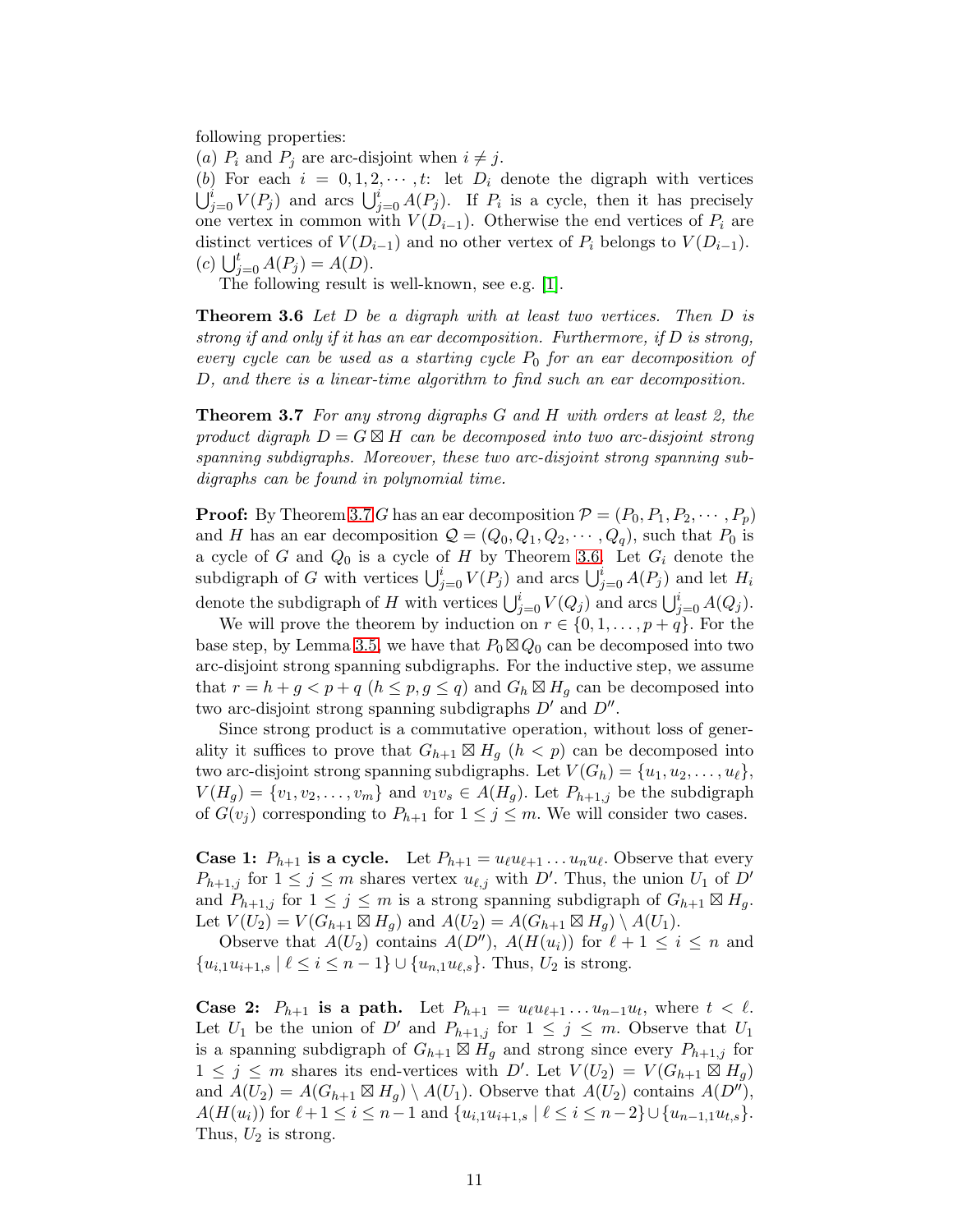Hence, we complete the inductive step and conclude that  $D = G \boxtimes H$ can be decomposed into two arc-disjoint strong spanning subdigraphs. Furthermore, by Theorem [3.6,](#page-10-1) the proof of Lemma [3.5,](#page-9-2) and the argument of this theorem, we can conclude that these two strong spanning subdigraphs can be found in polynomial time.  $\Box$ 

The *lexicographic product* G◦H of two digraphs G and H is a digraph with vertex set  $V(G \circ H) = V(G) \times V(H) = \{(x, x') | x \in V(G), x' \in V(H)\}\$ and arc set  $A(G \circ H) = \{(x, x')(y, y') \mid xy \in A(G), \text{ or } x = y \text{ and } x'y' \in A(H)\}\$ [\[10\]](#page-13-3). By definition,  $G\boxtimes H$  is a spanning subdigraph of  $G\circ H$ , so the following result holds by Theorem [3.7:](#page-10-0) For any strong connected digraphs G and H with orders at least 2, the product digraph  $D = G \circ H$  can be decomposed into two arc-disjoint strong spanning subdigraphs. Moreover, these two arcdisjoint strong spanning subdigraphs can be found in polynomial time. In fact, we can get a more general result.

A digraph is *Hamiltonian decomposable* if it has a family of Hamiltonian dicycles such that every arc of the digraph belongs to exactly one of the dicycles. Ng [\[11\]](#page-13-4) gives the most complete result among digraph products.

<span id="page-11-1"></span>Theorem 3.8 *[\[11\]](#page-13-4) If* G *and* H *are Hamiltonian decomposable digraphs,* and  $|V(G)|$  *is odd, then*  $G \circ H$  *is Hamiltonian decomposable.* 

Theorem [3.8](#page-11-1) implies that if  $G$  and  $H$  are Hamiltonian decomposable digraphs, and  $|V(G)|$  is odd, then  $G \circ H$  can be decomposed into two arcdisjoint strong spanning subdigraphs. It is not hard to extend this result as follows: for any strong digraphs  $G$  and  $H$  of orders at least 2, if  $H$  contains  $\ell \geq 1$  arc-disjoint strong spanning subdigraphs, then the product digraph  $D = G \circ H$  can be decomposed into  $\ell + 1$  arc-disjoint strong spanning subdigraphs.

# <span id="page-11-0"></span>4 Open Problems

We have characterized digraphs  $T[H_1, \ldots, H_t]$ , where T is strong semicomplete and every  $H_i$  is arbitrary with at least two vertices, which have a good decomposition. It is a natural open problem to extend the characterization to all such digraphs, where some  $H_i$ 's can have just one vertex. Of course, the extended characterization would generalize also Theorem [1.2.](#page-1-1)

A digraph Q is *quasi-transitive*, if for any triple x, y, z of distinct vertices of  $Q$ , if xy and yz are arcs of  $Q$  then either xz or zx or both are arcs of  $Q$ . For a recent survey on quasi-transitive digraphs and their generalizations, see a chapter [\[8\]](#page-13-2) by Galeana-Sánchez and Hernández-Cruz. Bang-Jensen and Huang [\[3\]](#page-12-6) proved that a quasi-transitive digraph is strong if and only if  $Q = T[H_1, \ldots, H_t]$ , where T is a strong semicomplete digraph and each  $H_i$  is a non-strong quasi-transitive digraph or has just one vertex. Thus, a special case of the above problem is to characterize strong quasi-transitive digraphs with a good decomposition. This would generalize Theorem [1.2](#page-1-1) as well.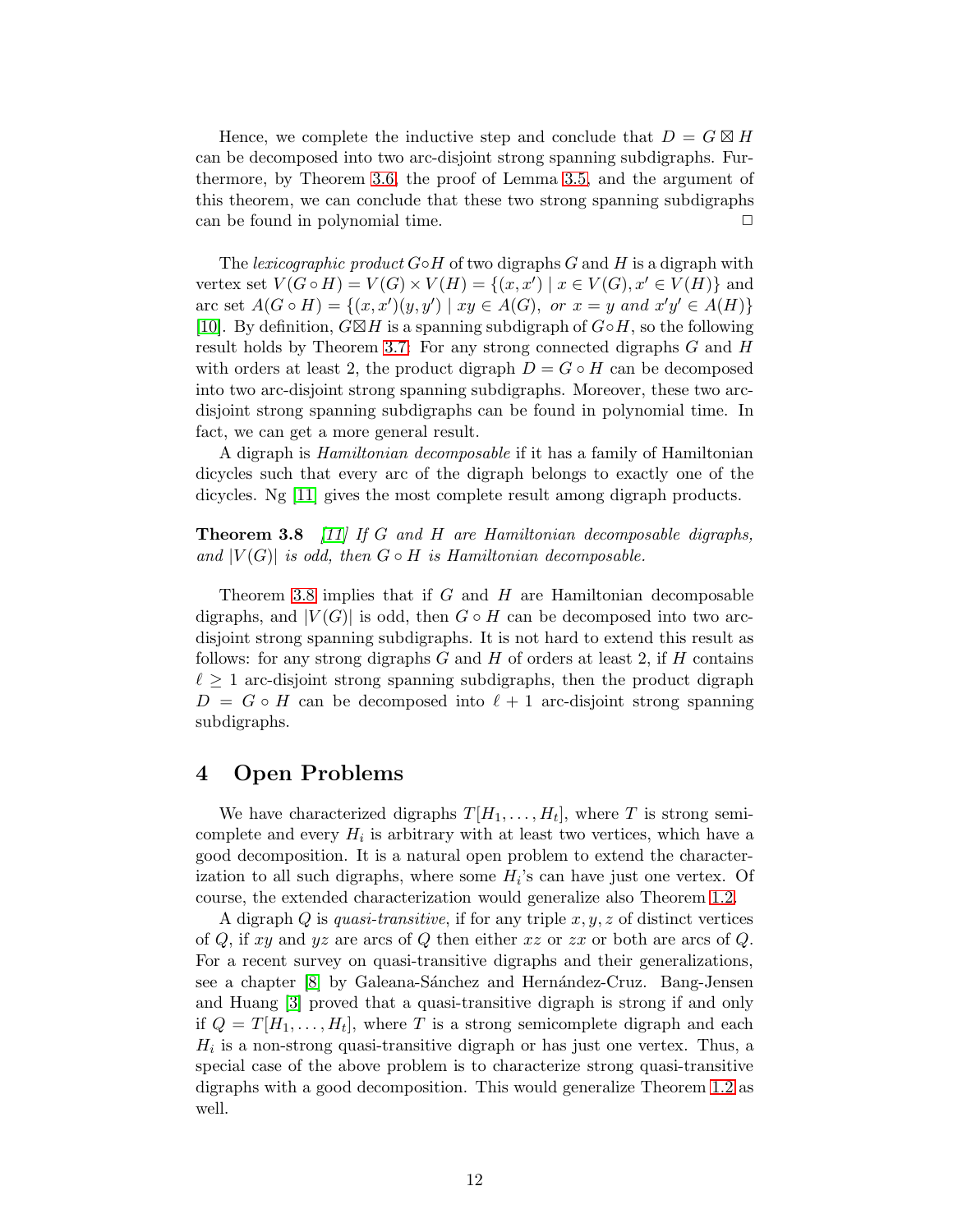We believe that these characterizations will confirm Conjecture [1.1](#page-1-3) for the classes of quasi-transitive digraphs and digraphs  $T[H_1, \ldots, H_t]$ , where T is strong semicomplete. In the absence of the characterizations, it would still be interesting to confirm the conjecture at least for quasi-transitive digraphs.

In Lemma [3.2,](#page-8-0) we show that  $G\Box H$  contains a pair of arc-disjoint strong spanning subdigraphs when  $G \cong H$ . However, the following result implies Lemma [3.2](#page-8-0) cannot be extended to the case that  $G \not\cong H$ , since it is not hard to show that the Cartesian product digraph of any two cycles has a pair of arc-disjoint strong spanning subdigraphs if and only if it has a pair of arc-disjoint Hamiltonian cycles.

**Theorem 4.1** [\[13\]](#page-13-5) The Cartesian product  $\overrightarrow{C_p} \Box \overrightarrow{C_q}$  is Hamiltonian if and *only if there are non-negative integers*  $d_1, d_2$  *for which*  $d_1 + d_2 = \gcd(p, q) \geq 2$ *and*  $gcd(p, d_1) = gcd(q, d_2) = 1$ .

However, Lemma [3.2](#page-8-0) could hold for the case that  $G \not\cong H$  if we add other conditions. As shown in Lemma [3.3,](#page-9-1) we know  $G\Box H$  contains a pair of arcdisjoint strong spanning subdigraphs when one of  $G$  and  $H$  contains a pair of arc-disjoint strong spanning subdigraphs. So the following open question is interesting: for any two strong digraphs  $G$  and  $H$ , neither of which contain a pair of arc-disjoint strong spanning subdigraphs, under what condition the product digraph  $G\Box H$  contains a pair of arc-disjoint strong spanning subdigraphs?

Furthermore, we may also consider the following more challenging question: under what conditions the product digraph  $G\Box H$  ( $G\boxtimes H$ ) has more (than two) arc-disjoint strong spanning subdigraphs?

# <span id="page-12-0"></span>References

- <span id="page-12-1"></span>[1] J. Bang-Jensen and G. Gutin, Digraphs: Theory, Algorithms and Applications, 2nd Edition, Springer, London, 2009.
- [2] J. Bang-Jensen and G. Gutin, Basic Terminology, Notation and Results, in *Classes of Directed Graphs* (J. Bang-Jensen and G. Gutin, eds.), Springer, 2018.
- <span id="page-12-6"></span>[3] J. Bang-Jensen and J. Huang, Quasi-transitive digraphs, J. Graph Theory, 20(2), 1995, 141–161.
- <span id="page-12-3"></span>[4] J. Bang-Jensen and J. Huang, Decomposing locally semicomplete digraphs into strong spanning subdigraphs, J. Combin. Theory Ser. B, 102, 2012, 701–714.
- <span id="page-12-4"></span>[5] J. Bang-Jensen and A. Yeo, Decomposing k-arc-strong tournaments into strong spanning subdigraphs, Combinatorica 24(3), 2004, 331–349.
- <span id="page-12-5"></span><span id="page-12-2"></span>[6] J.A. Bondy and U.S.R. Murty, Graph Theory, Springer, Berlin, 2008.
- [7] P. Camion, Chemins et circuits hamiltoniens des graphes complets, Comptes Rendus de l'Académie des Sciences de Paris, 249, 1959, 2151– 2152.